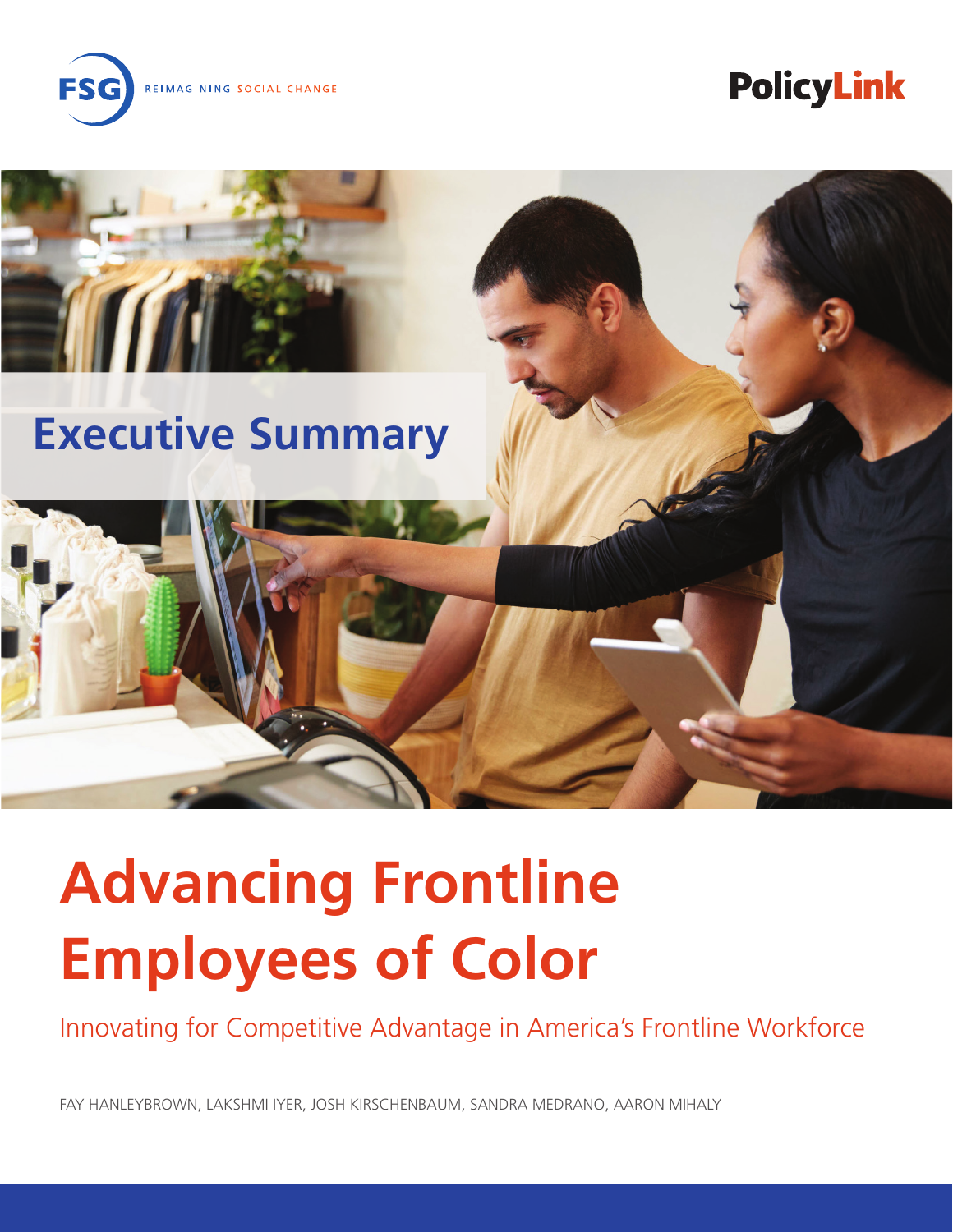### About FSG

FSG is a mission-driven consulting firm supporting leaders in creating large-scale, lasting social change. Through strategy, evaluation, and research we help many types of actors—individually and collectively—make progress against the world's toughest problems.

Our teams work across all sectors by partnering with leading foundations, businesses, nonprofits, and governments in every region of the globe. We seek to reimagine social change by identifying ways to maximize the impact of existing resources, amplifying the work of others to help advance knowledge and practice, and inspiring change agents around the world to achieve greater impact.

As part of our nonprofit mission, FSG also directly supports learning communities, such as the Collective Impact Forum, Shared Value Initiative, and Talent Rewire to provide the tools and relationships that change agents need to be successful.

Learn more about FSG at **[www.fsg.org](http://www.fsg.org).**

### About PolicyLink

PolicyLink is a national research and action institute advancing racial and economic equity by Lifting Up What Works®. Engaging the wisdom, voice, and experience of people in local communities, PolicyLink has found, is essential to finding solutions to the nation's challenges.

Learn more about PolicyLink at **[www.policylink.org](http://www.policylink.org).**

## **Walmart: SE**

The research included in this report was made possible through funding by Walmart. We thank them for their support but acknowledge that the findings, conclusions, and recommendations presented in this report are those of FSG and PolicyLink alone, and do not necessarily reflect the opinions of Walmart.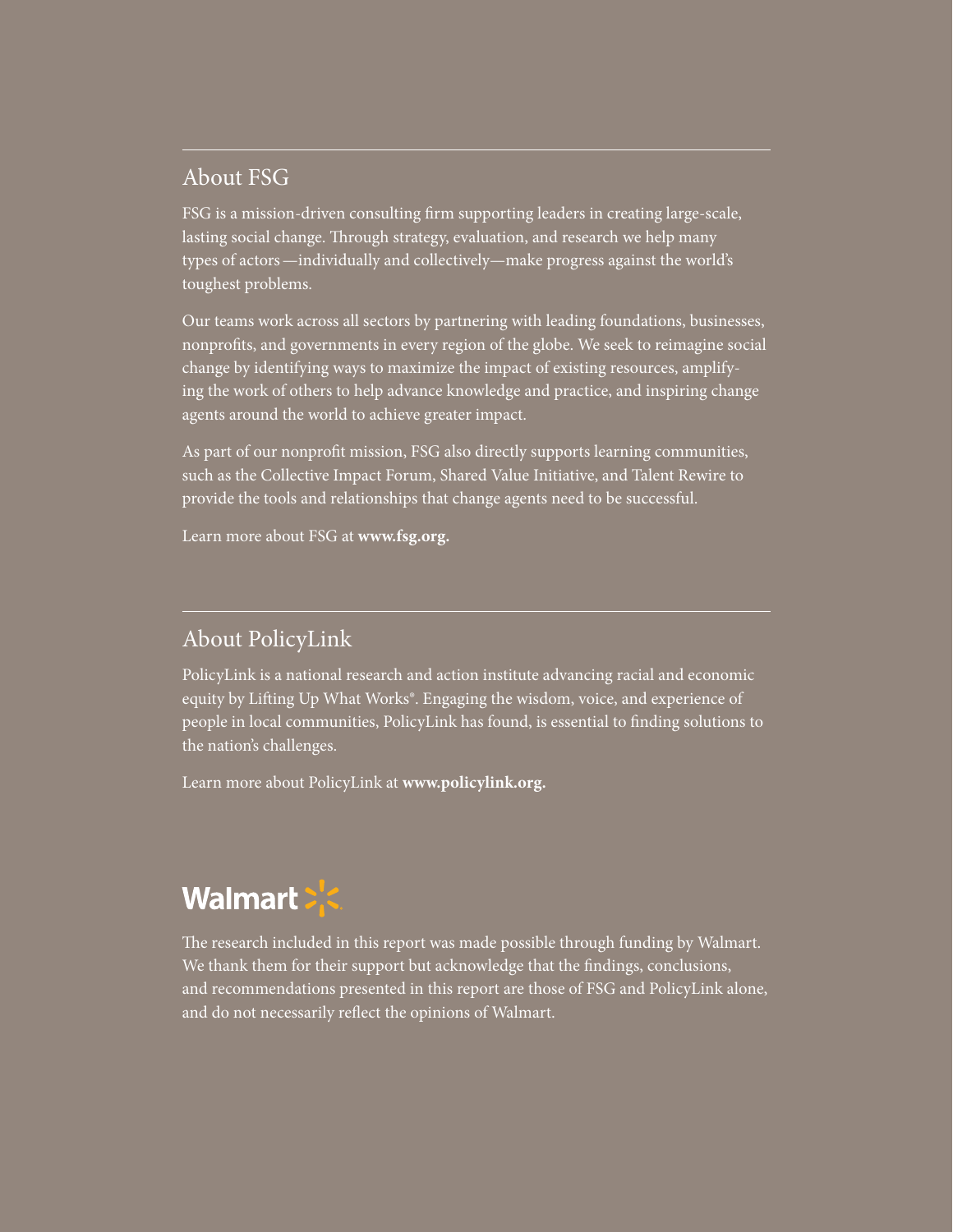**Employers of frontline talent face an unprecedented opportunity to advance racial equity as a source of competitive advantage.** The United States is experiencing dramatic demographic shifts and its workforce is becoming increasingly racially diverse. Customers of color are a growing consumer base, with purchasing power that exceeds \$3 trillion annually.<sup>1</sup> These trends, coupled with a growing social dialogue around issues of racism in America, are raising societal expectations for companies to address issues of racial equity.

Employers who intentionally find ways to advance the careers and enhance the experiences of their frontline employees of color—entry-level employees who engage closely with customers—are able to gain competitive advantage. Leading companies in this space, which include **Sodexo, Walmart, Starbucks,** and **Target**, are able to tap into the reservoir of talent, innovative ideas, and multicultural experience that employees of color bring to their businesses.

### **The business benefits of advancing racial equity for frontline employees include:**

- 9 Building a **pipeline of management talent** that reflects a company's customer base
- 9 Developing a **more engaged, productive, and loyal frontline workforce** whose higher performance can boost business gains
- 9 Building an **inclusive culture that benefits** *all* **employees**
- 9 Becoming **employers of choice who continually access, attract, and retain** top talent and **enhance their brand** with their customers and communities
- 9 Joining the growing ranks of leading companies leaning into an **ambitious corporate purpose** that contributes to greater equity in society

<sup>1</sup> The Making of a Multicultural Super Consumer, Nielsen, March 2015, [https://www.nielsen.com/us/en/in](https://www.nielsen.com/us/en/insights/news/2015/the-making-of-a-multicultural-super-consumer-.html)[sights/news/2015/the-making-of-a-multicultural-super-consumer-.html.](https://www.nielsen.com/us/en/insights/news/2015/the-making-of-a-multicultural-super-consumer-.html)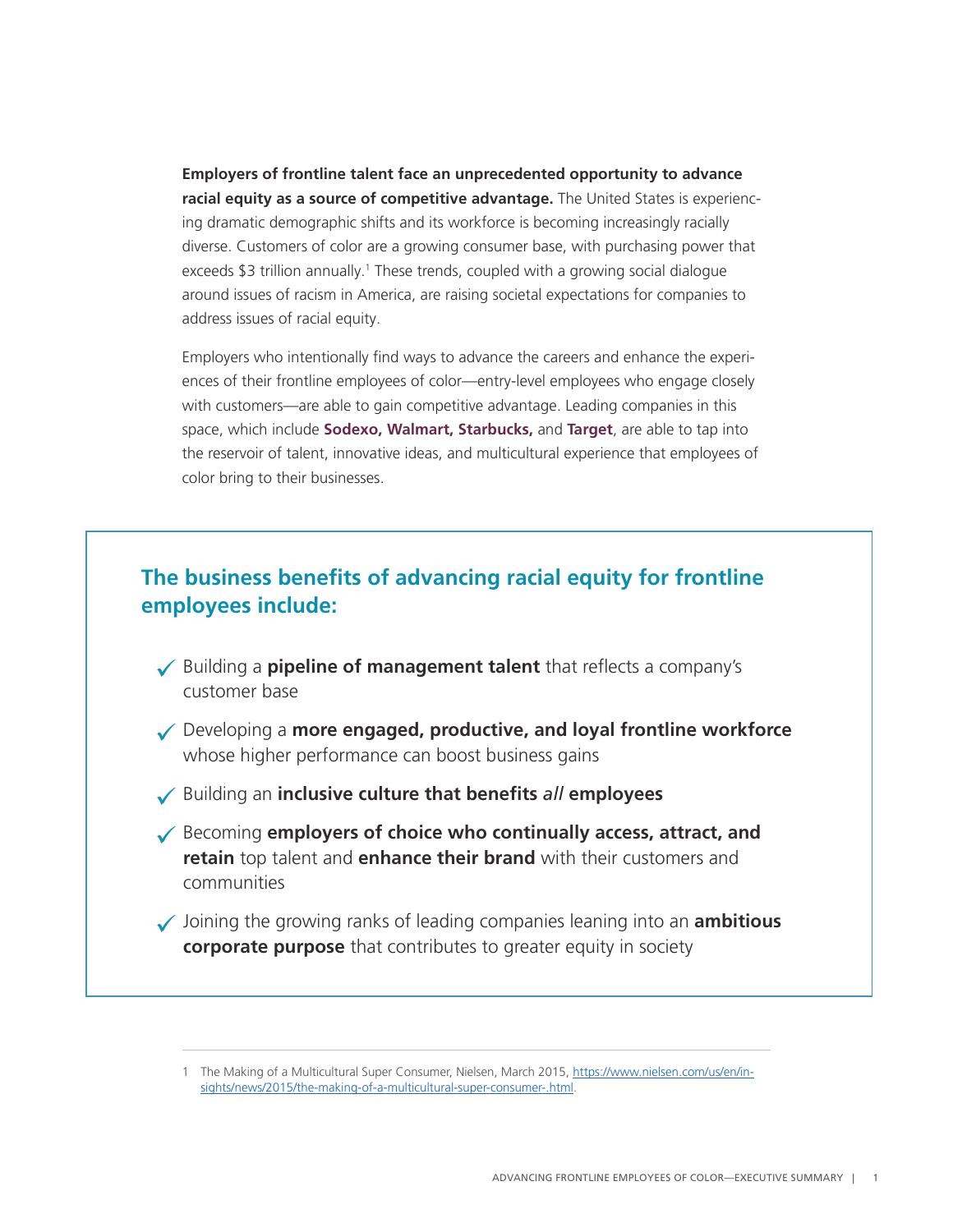**Frontline employees of color face a range of structural and institutional barriers that limit their full potential to advance.** These barriers are created in part by forces in society such as structural racism and discriminatory norms, and have also been re-enforced and created by employers themselves. Barriers to advancement for employees of color include corporate cultures that fail to recognize and value their experience and contributions; management and HR systems that perpetuate inequitable outcomes; and limited opportunities to grow in their careers. As a result, employees of color are consistently overrepresented in the lowest-level service positions on the frontline and underrepresented in management. Today, they are more likely to stay in the same entry-level position than their White counterparts.<sup>2</sup> Many employers have implemented diversity and inclusion efforts, but these have not been sufficient to improve experiences of and outcomes for frontline employees of color.

**Companies that are successful in increasing racial equity go beyond traditional diversity and inclusion efforts by shifting their management and HR practices and transforming their company cultures.** Based on interviews with companies, experts, and frontline employees of color; an extensive literature review; and a rigorous statistical analysis of the effects of HR practices on 2.6 million retail employees over 30 years, we identified 23 evidence-based practices for advancing racial equity across three strategic opportunity areas (see figure on following page).

Adopting these evidence-based practices is not intended to be a complete solution for fostering racial equity within a corporation, but they provide an important starting point to inform ongoing analysis, implementation, and learning. Today more than ever, employers have the opportunity to create business value by advancing racial equity and fostering working environments in which all people feel valued and can thrive.

<sup>2</sup> Laura Giuliano, David I. Levine, Jonathan Leonard, "Racial Bias in the Manager-Employee Relationship: An Analysis of Quits, Dismissals, and Promotions at a Large Retail Firm," Institute for Research in Labor and Employment (IRLE) Working Paper #178-09, March 2009, [https://irle.berkeley.edu/files/2009/Racial-Bias-in-the-Manager-Employee-](https://irle.berkeley.edu/files/2009/Racial-Bias-in-the-Manager-Employee-Relationship.pdf)[Relationship.pdf.](https://irle.berkeley.edu/files/2009/Racial-Bias-in-the-Manager-Employee-Relationship.pdf)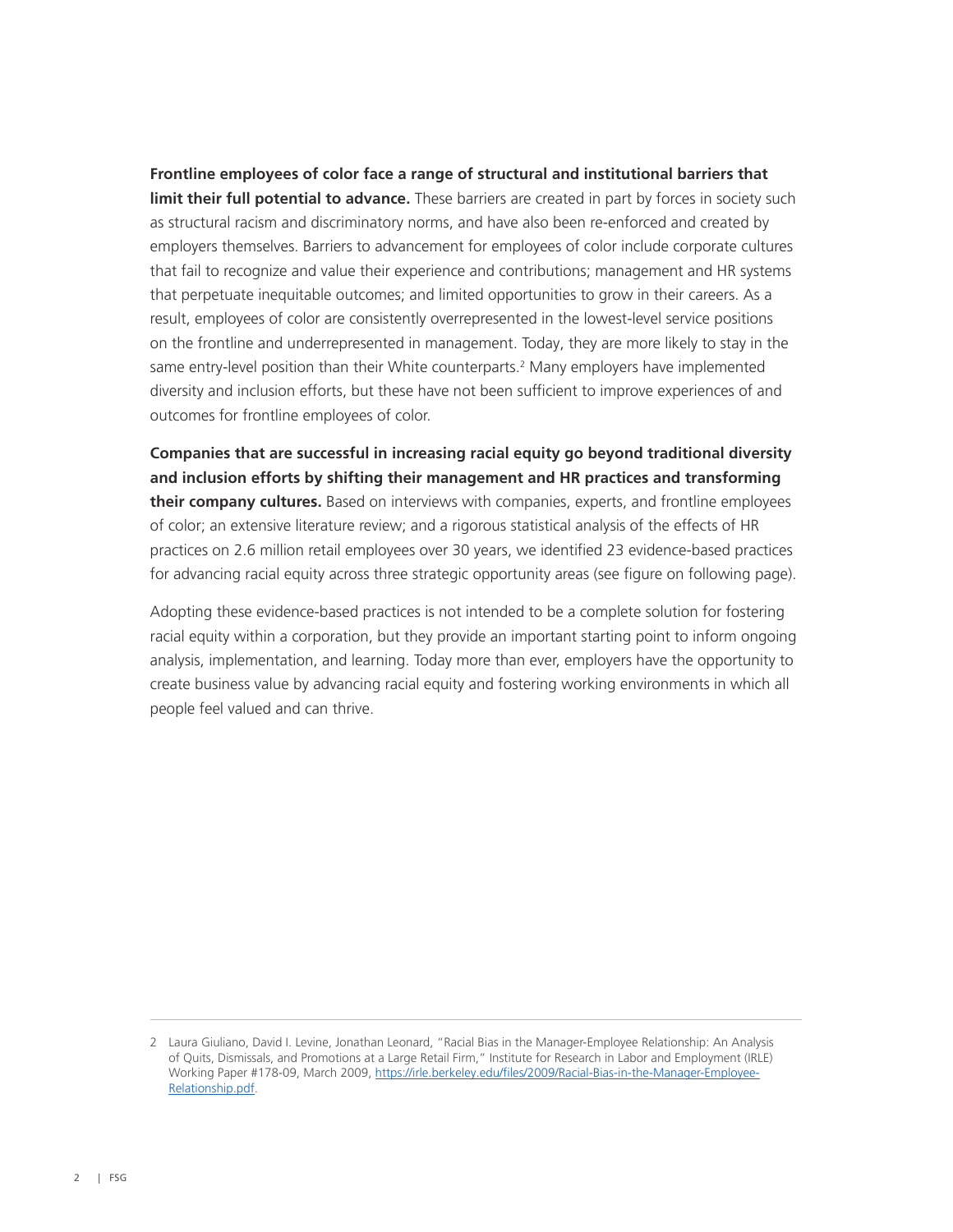### 23 EVIDENCE-BASED PRACTICES TO ADVANCE RACIAL EQUITY

Build internal capacity for an inclusive, understanding, and adaptive culture that values the contributions of employees of color:

### **Accountability**

- CEO commitment to racial equity
- Chief DEI leader
- DEI task forces
- DEI evaluation of managers

### **Learning**

- Employee resource groups
- Ongoing DEI trainings

Strengthen management and HR systems, policies, and practices to enable equitable outcomes for employees of color:

### **Stability Support**

### **Leave**

- Childcare subsidies or vouchers
- Competitive and equitable pay
- Employee Assistance Programs (EAPs)
- Employee hardship funds
- Health insurance for all parttime employees
- Transportation assistance
- 
- Paid sick leave
- Paid parental leave

### **Scheduling**

- 
- Predictable and flexible scheduling
- Shift swapping

Intentionally invest in the development, recognition, and promotion of more frontline employees of color:



MANAGEMENT

MANAGEMENT

CULTURE

CULTURE

### **Training**

- Cross-training
- Re- and upskilling
- Recruiting people of color to management trainings

### **Other Support**

- Clear career pathways
- Education/tuition assistance programs
- Formal mentorship and sponsorship

• Minimum hour guarantees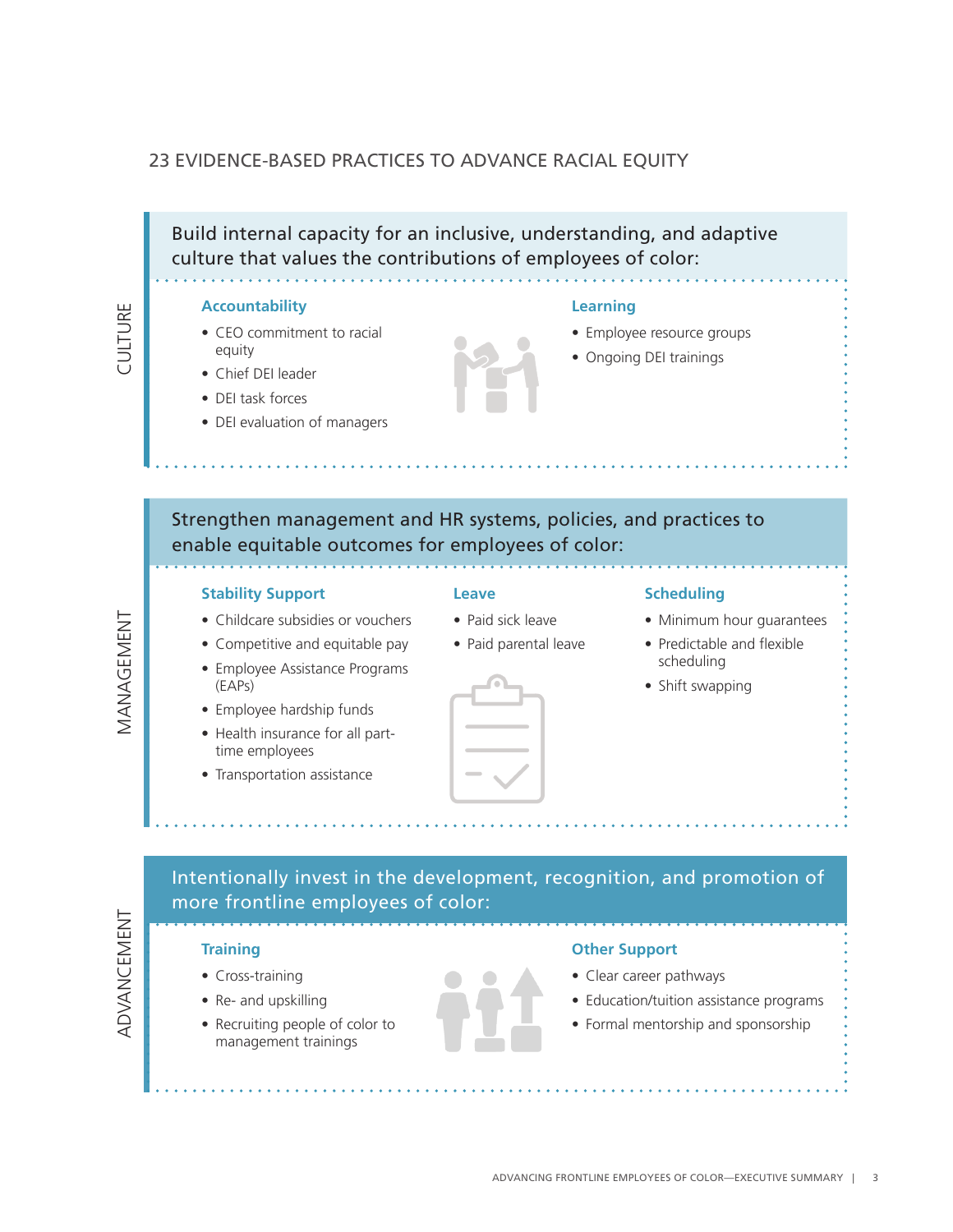# **Taking Action**

Working toward greater racial equity within a company is an ongoing and iterative process that requires active commitment and changes in culture and practice. CEOs; HR professionals; diversity, equity and inclusion (DEI) leaders; and local managers all play critical roles in these efforts. To accelerate meaningful action and change, companies can take five practical steps:

1 1 **Develop a nuanced understanding of the internal and external factors** that have contributed to historical and present-day racial inequity.

- **Collect and disaggregate qualitative and quantitative data on employees** by race, gender, and other identity factors across multiple levels of the organization—from company-wide to the store/location level—to develop an intersectional understanding of the company's existing talent base and of the inequities within it. 2 2
	- **Assess the company's current efforts** across the 23 evidence-based practices highlighted on page 3 to uncover and interrupt implicit institutional and individual biases affecting frontline employees of color.
	- **Pilot evidence-based practices**, paying close attention to whether they are meeting the needs of frontline employees of color.
- 5 5

4

4

3

3

**Measure progress, adapt approaches, and share lessons learned** from implementation.

This report provides practical, evidence-based practices and resources for executives, HR professionals, DEI leaders, and local managers seeking to tap into the competitive advantage of racial equity by advancing their frontline employees of color.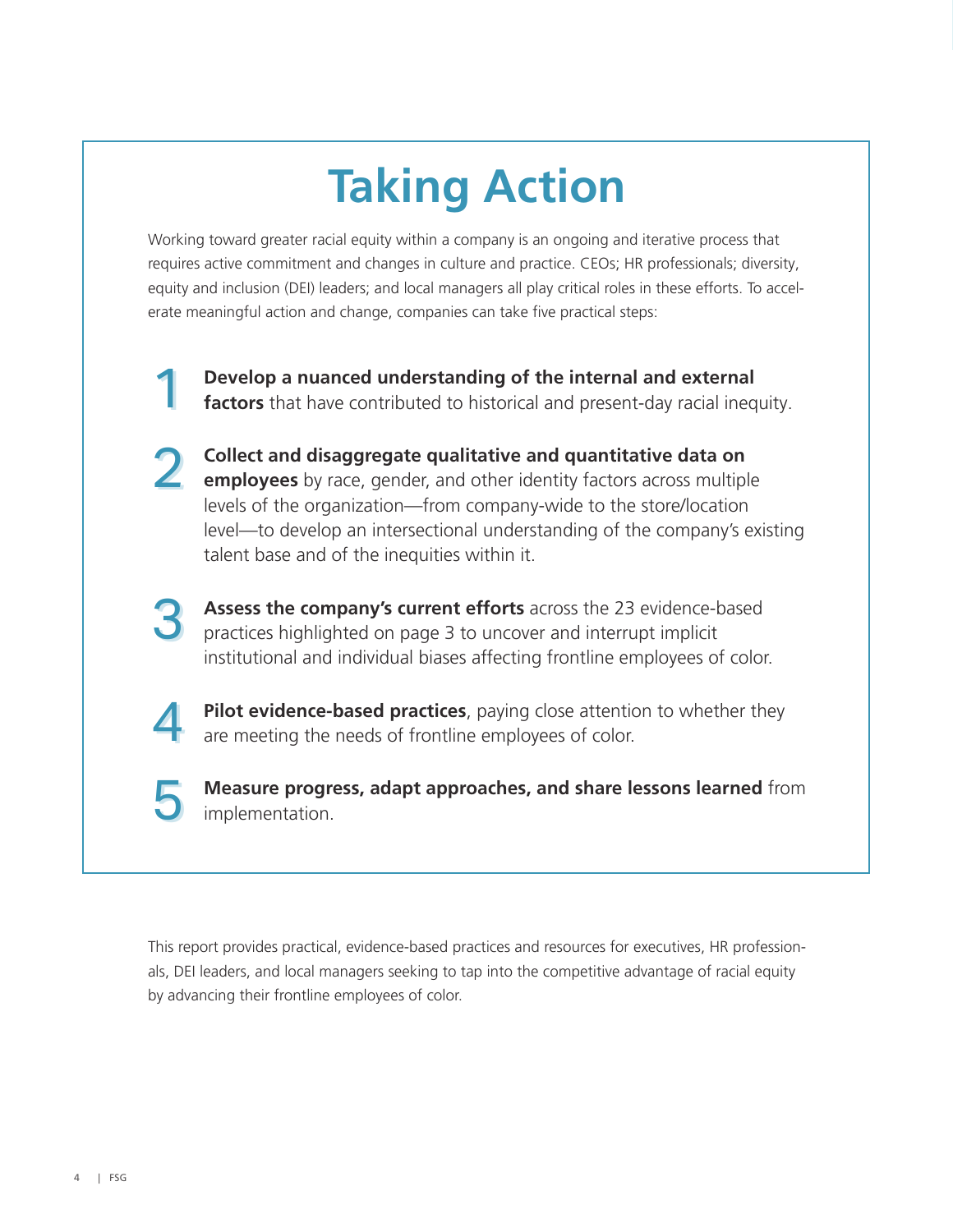### **DEFINITION OF TERMS**

Throughout this report, we use the term **racial equity** to refer to the level of fairness and justice in the systems, processes, and policies of an organization at which race would no longer be a factor in the assessment of merit or in the distribution of opportunity.3 This differs from **racial equality**, in which everyone receives the exact same treatment. Equity means each individual receives what they need in order to grow and thrive on their own terms, and that an individual's race no longer, in a statistical sense, predicts their life outcomes. Racial equity is the outcome we seek to achieve.

We define **racial diversity** as the representation of a range of racial groups in a given setting.

**Racial inclusion** refers to creating environments and cultures in which people can work together in ways that honor diverse backgrounds and perspectives and that call out power imbalances and biases. Racial inclusion involves active engagement and redistribution of power to those who have been historically marginalized so that everyone may fully participate in decision-making processes, lead, and contribute to solutions.

In order to achieve racial equity, diversity, and inclusion, we need to understand racism and the various forms in which it manifests. **Structural and institutional racism** is the system through which public policies, institutional practices, cultural representation, and other norms interconnect in various ways to perpetuate racial inequity.4 These manifestations

of systemic inequity extend well beyond individual instances of prejudice, discrimination, or inequality, and are embedded in the systems which surround us and in which we all participate.

In the context of this report, we are speaking particularly about Black, Latinx, Asian, and other non-White communities who consistently and historically experience more negative life outcomes (e.g., in wealth and asset building, educational obtainment, and life expectancy) than their White counterparts. We recognize that other critical identity factors influence one's experiences, including gender, age, sexual orientation, and ability/disability status—the intersectionality of these identities with race often exacerbates individuals' adverse experiences and outcomes.

Our focus throughout this report is on people of color, and specifically on **frontline employees of color**. We define frontline employees as those who work directly with customers and/or who are directly involved in making a product or providing a service (e.g., cashiers, salespeople, housekeeping staff); who are non-salaried (i.e., wage earning); and who are in positions that do not require advanced technical expertise.

*Please see Appendix 2 of the full report for a complete glossary of terms.*

<sup>3</sup> Adapted by PolicyLink from The Aspen Institute Roundtable on Community Change tool, "Constructing a Racial Equity Theory of [Change: A Practical Guide for Designing Strategies to Close Chronic Racial Outcome Gaps,](https://www.racialequitytools.org/resourcefiles/Roundtable on Community Change RETOC.pdf)" September 2009.

<sup>4</sup> ["Glossary for Understanding the Dismantling Structural Racism/Promoting Racial Equity Analysis,](https://assets.aspeninstitute.org/content/uploads/files/content/docs/rcc/RCC-Structural-Racism-Glossary.pdf)" Aspen Institute.